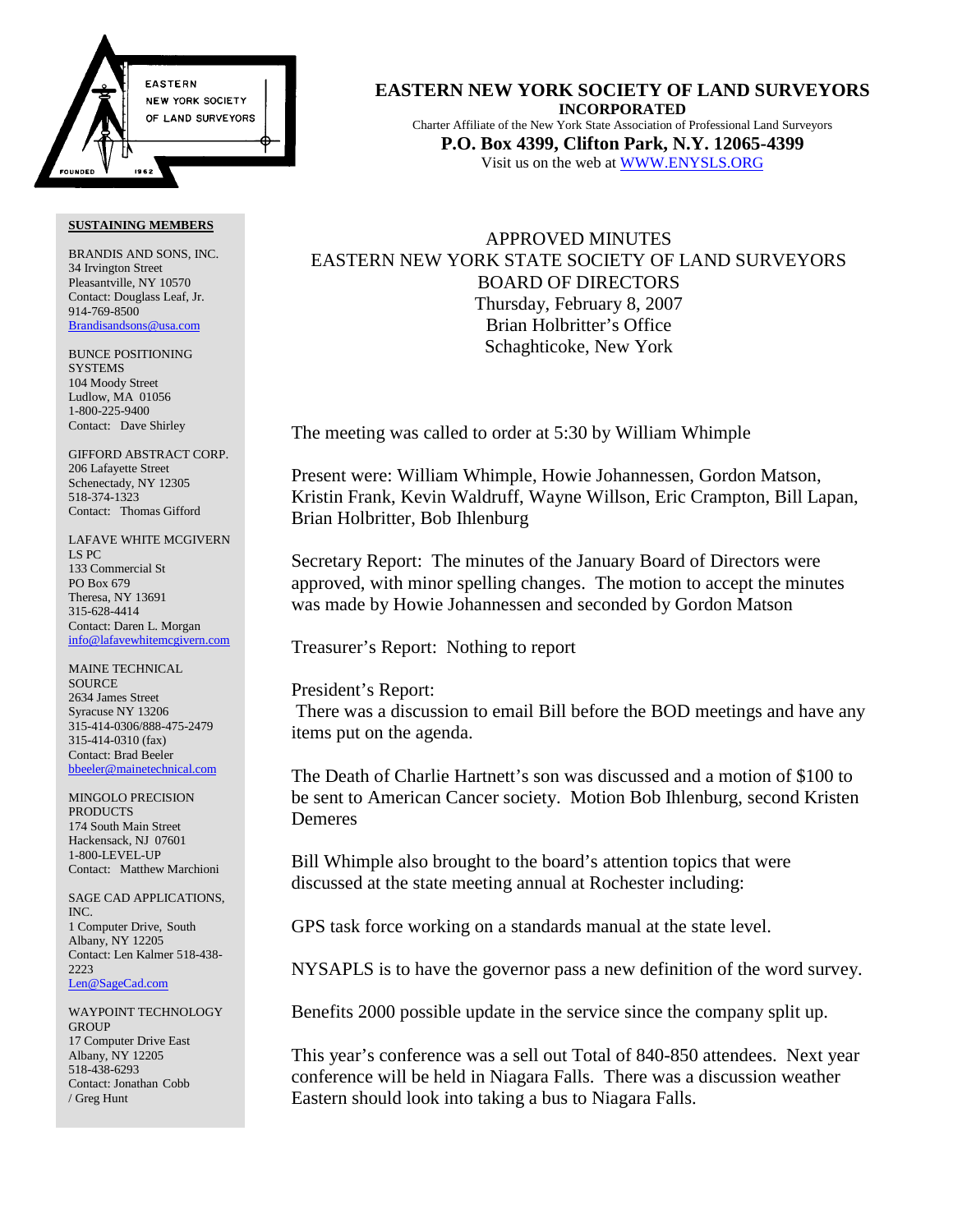### **SUSTAINING MEMBERS**

BRANDIS AND SONS, INC. 34 Irvington Street Pleasantville, NY 10570 Contact: Douglass Leaf, Jr. 914-769-8500 Brandisandsons@usa.com

BUNCE POSITIONING **SYSTEMS** 104 Moody Street Ludlow, MA 01056 1-800-225-9400 Contact: Dave Shirley

GIFFORD ABSTRACT CORP. 206 Lafayette Street Schenectady, NY 12305 518-374-1323 Contact: Thomas Gifford

LAFAVE WHITE MCGIVERN LS PC 133 Commercial St PO Box 679 Theresa, NY 13691 315-628-4414 Contact: Daren L. Morgan info@lafavewhitemcgivern.com

MAINE TECHNICAL **SOURCE** 2634 James Street Syracuse NY 13206 315-414-0306/888-475-2479 315-414-0310 (fax) Contact: Brad Beeler bbeeler@mainetechnical.com

MINGOLO PRECISION PRODUCTS 174 South Main Street Hackensack, NJ 07601 1-800-LEVEL-UP Contact: Matthew Marchioni

SAGE CAD APPLICATIONS, INC. 1 Computer Drive, South Albany, NY 12205 Contact: Len Kalmer 518-438- 2223 Len@SageCad.com

WAYPOINT TECHNOLOGY **GROUP** 17 Computer Drive East Albany, NY 12205 518-438-6293 Contact: Jonathan Cobb / Greg Hunt

Meeting on Mechanic's Lien and its application to surveyors.

Executive Vice President's Report: Nothing to report.

Vice President's Report: Noting to report.

### COMMITTEE REPORTS:

Constitution and & By-laws: Nothing to report.

Continuing Education: Nothing to report.

Ethics & Business Practice: Nothing to report.

Finance: Nothing to report.

Legislative Committee: Nothing to report

Membership: Gordy Matson We have no new members and six delinquent that have been contacted by email. Joe sent to new member yesterday Barry Stone (CHA) & Russell Palubniak (CTM)

Program: An attendance sheet has been made and we have been asked to keep a better track of time for continuing education hours. A motion was made by Gordy Matson to revise the sheet and second by Kristen. Record keeping will be maintained by the Exec. Vice President.

Kristen waiting to hear from Professor Kratz about shadow day. She is also looking into hotels and accommodations. The date is April 12. It was suggested that each student comes up with a question for a round table discussion that night.

Pubic Relations: Wayne is still seeking volunteers for the home show

Scholastic Development, Scholarship: Nothing to report.

Technical information: Bill Whimple reported that the state's RTN Network is up and running.

TEMPORARY COMMITTEES: Nothing to report

Old Business: Nothing to report.

## **EASTERN NEW YORK SOCIETY OF LAND SURVEYORS, INC.**

| <b>President: William Whimple</b>          |
|--------------------------------------------|
| <b>Exec. Vice-President: Gordon Matsor</b> |
| Vice-President: Charlie Hartnett           |
| Secretary: Robert J. Ihlenburg             |
| Treasurer: William S. LaPan                |

| <b>Bill Darling</b>     |
|-------------------------|
| <b>Charlie Hartnett</b> |
| <b>Robert Ihlenburg</b> |
| Wayne Willson           |

| <b>Don Darrah</b>     | 2009 | <b>Matthew Bowe</b>   | 2010                 |
|-----------------------|------|-----------------------|----------------------|
| C. Howard Johannessen | 2009 | <b>Kevin Waldruff</b> | 2010                 |
| <b>Gordon Matson</b>  | 2009 |                       |                      |
| <b>Kristin Frank</b>  | 2009 | <b>Eric Crampton</b>  | <b>2010</b>          |
|                       |      |                       | William Whimple 2010 |

**Exec. Vice-President: Gordon Matson Charlie Hartnett 2008 C. Howard Johannessen 2009 Kevin Waldruff 2010 Vice-President: Charlie Hartnett Robert Ihlenburg 2008 Gordon Matson 2009 William Whimple 2010 Eric Crampton** Past President - Joseph Malinowski

**Director N.Y. State Assoc. of Professional Land Surveyors - William Whimple (518) 732-4190 Director N.Y. State Assoc. of Professional Land Surveyors - Gordon Matson (518) 783-6054** President's Address - 38 Orchard Road, Castleton on Hudson, NY 12033 - wwhimple@cha-llp.com